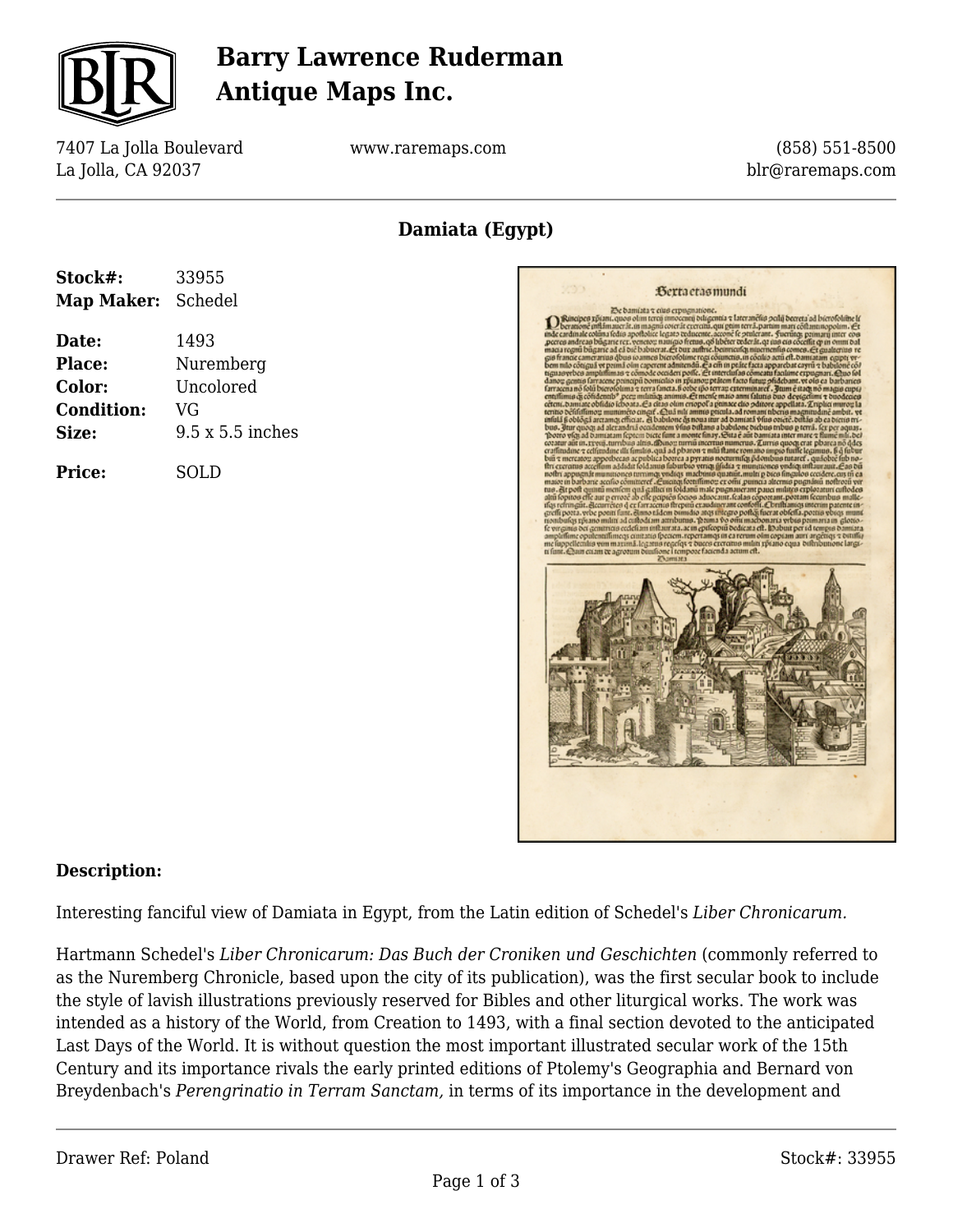

# **Barry Lawrence Ruderman Antique Maps Inc.**

7407 La Jolla Boulevard La Jolla, CA 92037

www.raremaps.com

(858) 551-8500 blr@raremaps.com

### **Damiata (Egypt)**

dissemination of illustrated books in the 15th Century.

Published in Nuremberg by Anton Koberger, the book was printed in Latin and 5 months later in German (translated by George Alt), and enjoyed immense commercial success. A reduced size version of the book was published in 1497, in Augsburg, by Johann Schonsperger. The illustration for Venice is adapted from the larger illustration of Venice in Breydenbach's Peregrinatio, which was illustrated by Dutch artist Erhard Reuwich, who was working in Mainz in the 1480s. Schedel's view of Florence is one of the earliest obtainable views of the City and realistically the only large format 15th Century illustration available to collectors. The view is an adaptation of Francesco Rosselli's now lost six-sheet engraving of Florence, which is believed to have been engraved sometime between 1471 and 1482, known only through a single woodcut copy in the Kupferstichkabinett of Berlin. Rosselli is perhaps best known as the cartographer responsible for the Contarini-Rosselli World Map of 1506 (the first map to depict America, based upon information derived from Columbus) and his world map of 1508, the first depiction of the World in an Oval Projection, which includes a depiction of the Southern Continent which may have been the influence for the world maps of Piri Reis (1513), Lopo Homem (1519) and Juan Vespucci (1524).

Hartmann Schedel was a prominent physician and writer, who assembled one of the largest private book collections of the 15th Century. Schedel's work is illustrated by over 1800 woodcut images by Michael Wohlgemut (1434-1519) and his stepson Wilhelm Pleydenwurff (1460-1494). Wohlgemut, an important painter and xylographer, is perhaps best known as having been an early teacher of Albrecht Durer, who apprenticed in Wohlgemut's workshop from 1486 to 1489. It is believed that Durer was involved in the production of several of the illustrations in Schedel's *Liber Chronicarum*, as work on the illustrations commenced during the period when Durer was apprenticing with Wohlegut and a study of several of the illustrations suggests they may have been drawn by Durer, who would have prepared the drawings used as forms for the craftsmen who cut the woodblocks.

While the majority of the illustrations in the book include images of the various saints, royalty, nobles and contemporary clergy, the work is perhaps best known for the large format views of a number of the major European Cities, including Rome, Venice, Paris, Vienna, Florence, Genoa, Saltzburg, Crakow, Breslau, Budapest, Prague, and major cities in the Middle East, including Jerusalem, Alexandria, Constantipole, as well as a number of cities in what would become the German Empire. The work also included a magnificent double page map of the World, a large map of Europe and several famous illustrations, including the "Dance of Death," and scenes from the Creation and the Last Judgement. While many of the double-page city views are less than accurate illustrations of the cities as they existed at the end of the 15th Century, the illustrations are of great importance in the iconographic history of each of the cities depicted. Some of the double-page views were also apparently offered separately for sale, including some which had been colored prior to sale.